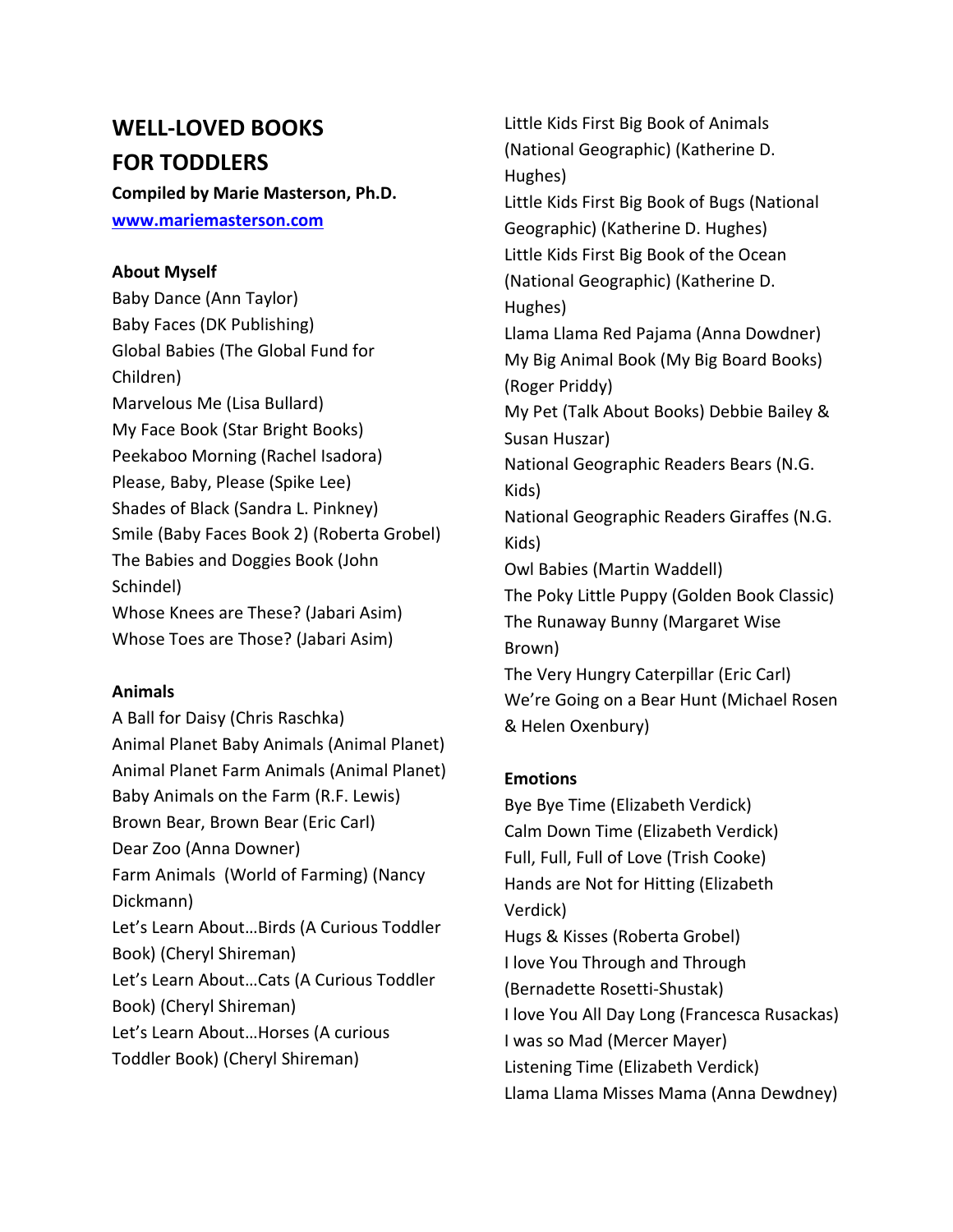More, More, More Said the Baby (Vera Willams) Peek-A-Boo (Roberta Grobel) Sharing Time (Elizabeth Verdick) Splash (Roberta Grobel) Teeth are Not for Biting (Elizabeth Verdick)

## **Family**

Are You My Mother? (P.D. Eastman) Carry Me (Babies Everywhere) (Star Bright Books) Daddy's Chair (Glen Dick) Doing the Washing (Sarah Garland) Everywhere Babies (Susan Meyers) Little You (Richard Van Camp) Global Baby Bedtimes (The Global Fund for Children) Global Baby Girls (The Global Fund for Children) Global Baby Boys (The Global Fund for Children) Good Night, Little Bear (Richard Scarry) Join Hands: The Ways We Celebrate Life (Pat Mora) We can Go Anywhere: My Adventures on Daddy's Chair (Glen Dick) We Help Daddy (Mini Stein)

## **First Experiences**

Berenstain Bears go to the Doctor (First Time Books) (Stan and Jan Berenstain) Corduroy Goes to the Doctor (Don Freeman and Lisa McCue) Curious George Visits the Dentist (H.A. Rey) Going to the Doctor (First Experiences) (Anne Civardi) The New Baby (Mercer Mayer) Lola at the Library (Anna McQuinn)

# **Food and Eating**

Hands Can (Cheryl Willis Hudson) Eating the Rainbow (Babies Everywhere) (Star Bright Books**)** We're Going to the Farmers Market (Stefan Page) Food from Farms (World of Farming) (Nancy Dickmann) Eating the Alphabet (Lois Ehlert) I Eat Fruit (Things I Eat Series) (Hannah Tufts) Llama, Llama, Yum, Yum, Yum (Anna Dewdney) Pancakes for Breakfast (Tomie dePaola)

# **Things in My World**

Best Word Book Ever (Richard Scarry) Farm Machines (World of Farming) (Nancy Dickmann) First 100 Animals (Roger Priddy) First 100 Machines (Bright Baby) First 100 Words (Heather Amery Usborne) Jobs on a Farm (World of Farming) (Nancy Dickmann) Look Inside Things that Go (Usborne Look Inside) (Rob Lloyd Jones) Pull Back Busy Train (Fiona Watt) The Little Blue Truck (Alice Schertle)

**Weather/Seasons/Nature** Books about the outdoors should reflect the climate where you live. Northerners have the advantage of four seasons with snowmen and snow play. For those of you in arid climates, animals such as lizards, plant books about cacti, and other reflections of the nature around you are important to share.